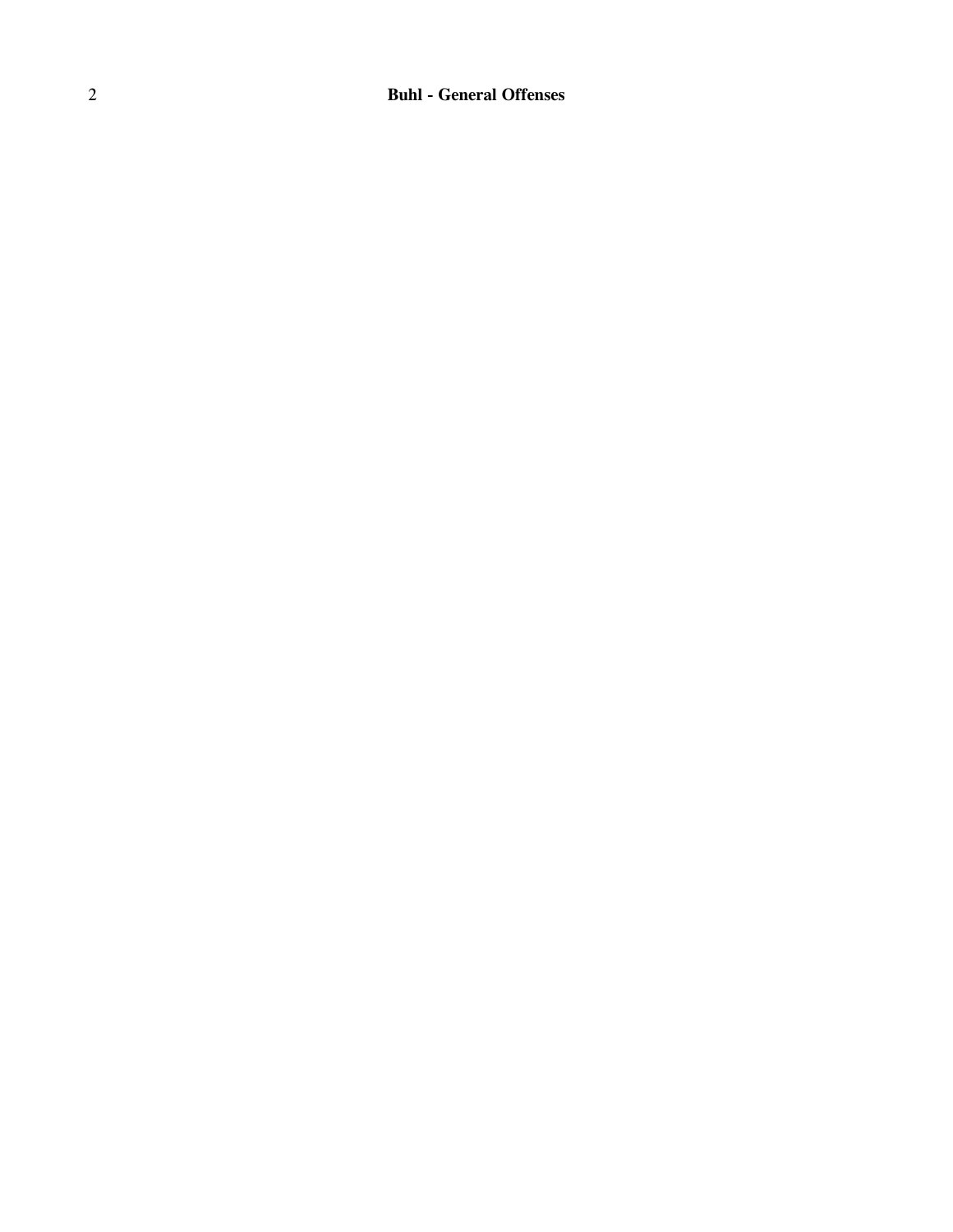### **CHAPTER 130: GENERAL PROVISIONS**

Section

130.01 Attempting to commit crimes 130.02 Liability for another's crimes

## **§ 130.01 ATTEMPTING TO COMMIT CRIMES.**

(A) Whoever, with intent to do an act which is a violation of this code, does an act which is a substantial step toward, and more than preparation for, the commission of a violation of this code, is guilty of an attempt to commit that violation, and may be punished the same as if he or she had completed committing the violation.

(B) Any act may be an attempt notwithstanding the circumstances under which it was performed or the means employed to commit the violation intended if the act itself was such that the commission of the violation was not possible, unless the impossibility would have been clearly evident to a person of normal understanding.

(C) It is a defense to a charge of attempt that the crime was not committed because the accused desisted voluntarily and in good faith and abandoned his or her intention to commit the offense.

(Prior Code, § 9.09) Penalty, see § 10.99

## **§ 130.02 LIABILITY FOR ANOTHER'S CRIMES.**

(A) A person is criminally liable for a crime committed by another if he or she intentionally aids, advises, hires, counsels or conspires with or otherwise procures the other to commit the crime.

(B) A person liable under division (A) is also liable for any other crime committed in pursuance of the intended crime if reasonably foreseeable by him or her as a probable consequence of committing or attempting to commit the crime intended.

(C) A person who intentionally aids, advises, hires, counsels, or conspires with or otherwise procures another to commit a code violation and thereafter abandons his or her purpose and makes a reasonable effort to prevent the commission of the code violation prior to its commission is not liable if the code violation is thereafter committed.

(D) A person liable under this section may be charged with and convicted of the crime although the person who directly committed it has not been convicted of some other degree of the crime or of some other crime based on the same act. (Prior Code, § 9.07)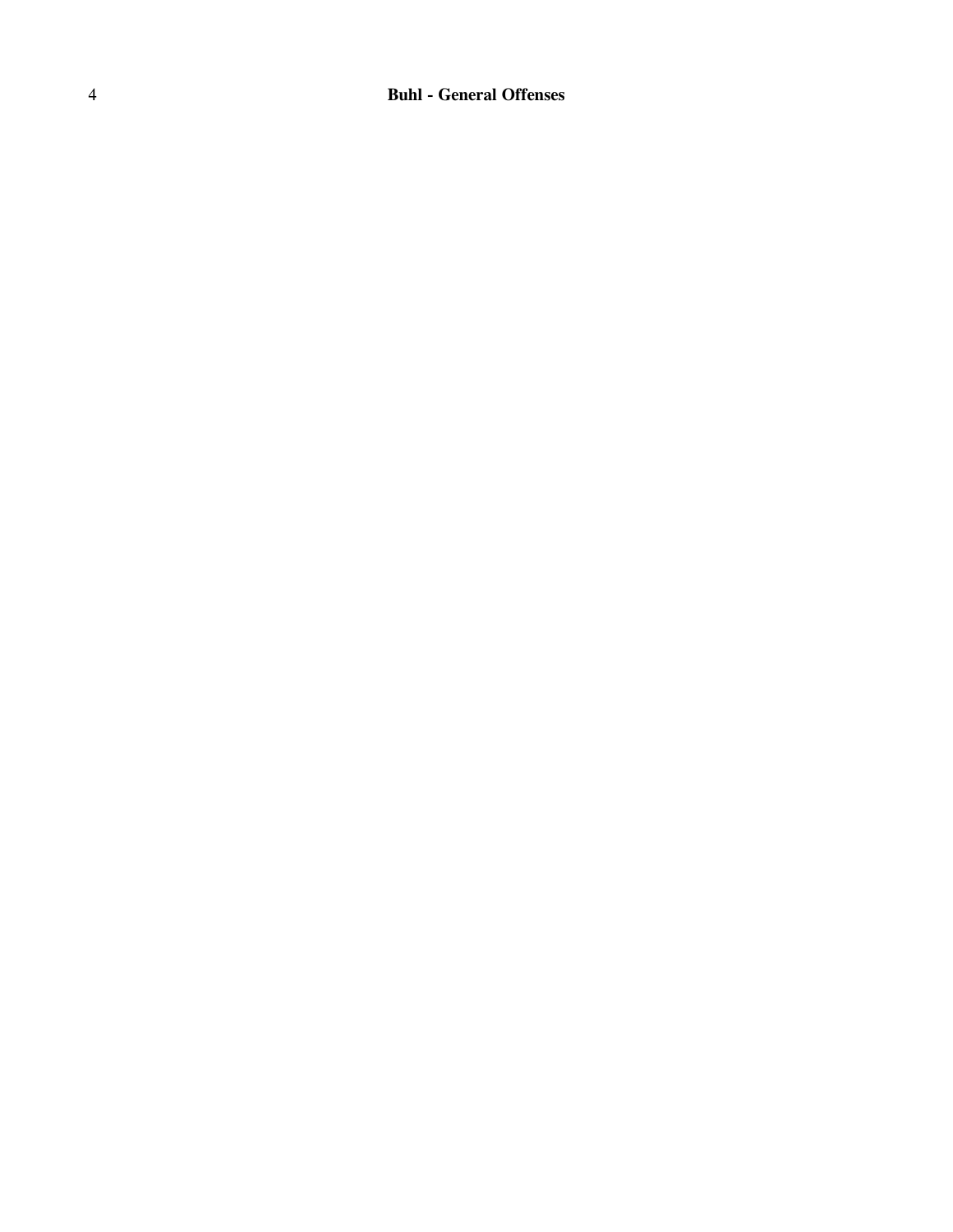## **CHAPTER 131: OFFENSES AGAINST MORALS AND DECENCY**

## Section

| 131.01 False soliciting                   |
|-------------------------------------------|
| $131.02$ Begging                          |
| 131.03 Urination and defecation in public |

appurtenant to the mentioned area. No person shall urinate or defecate in any area open to the public view. (Prior Code, § 9.21) Penalty, see § 10.99

## **§ 131.01 FALSE SOLICITING.**

(A) No person shall, for the purpose of soliciting contributions of money or sales, falsely represent himself or herself to be, or knowingly give the false appearance of being blind, deaf, dumb, without arms or legs, or otherwise physically deficient or suffering from a physical defect or infirmity.

(B) No person shall knowingly make any other false representations for the purpose of soliciting contributions or sales. (Prior Code, § 9.13) Penalty, see § 10.99

## **§ 131.02 BEGGING.**

No person, while soliciting contributions, shall continue to seek contributions from a person who has expressed a desire not to contribute. (Prior Code, § 9.24) Penalty, see § 10.99

## **§ 131.03 URINATION AND DEFECATION IN PUBLIC.**

No person shall urinate or defecate upon any street, alley, sidewalk, parking area, whether it be publicly or privately owned, playground, pier, beach, lakeshore, pathway, golf course, public park, or areas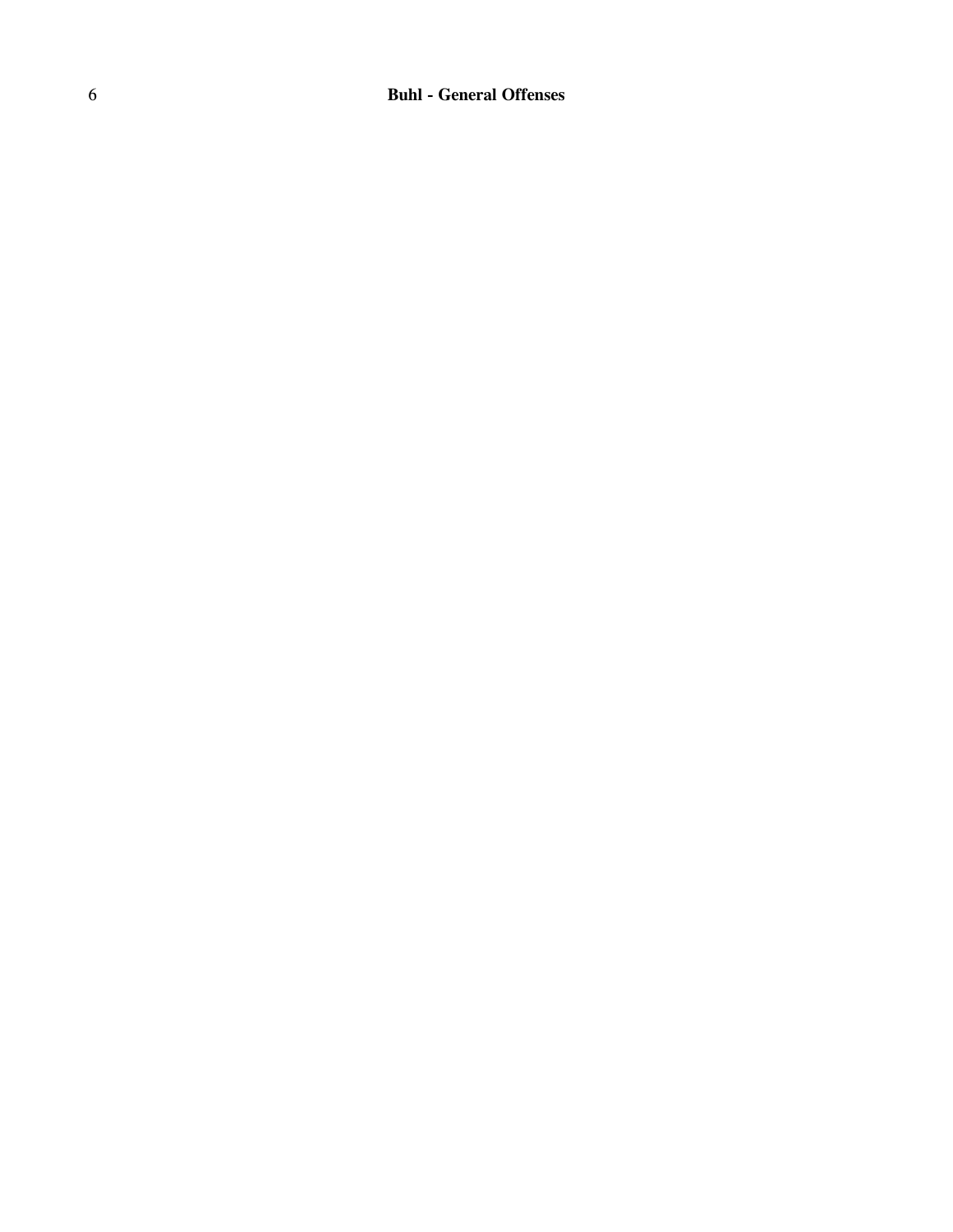### **CHAPTER 132: OFFENSES AGAINST PUBLIC PEACE**

Section

## *Public Offenses*

132.01 Sound broadcasting devices

#### *PUBLIC OFFENSES*

#### **§ 132.01 SOUND BROADCASTING DEVICES.**

(A) Except as provided in this section, the use of sound broadcasting devices which broadcast commercial advertising or other announcements in or over the public highways or public grounds of the city, either in, from, or on a moving vehicle or otherwise, by means of any recording equipment, sound truck, amplifier, phonograph, or other sound broadcasting service is hereby prohibited.

(B) (1) Nothing contained herein shall be deemed to prevent or prohibit the use of any sound broadcasting device by the police division, the fire division and the emergency management agency of the city, by the County Sheriff, by any duly authorized officer of the militia, military, naval and armed forces of the state or of the country when the use of a sound broadcasting device is necessary for the preservation and protection of the public peace, health, or safety.

(2) Nothing contained in this section shall be deemed to prevent the use of any sound broadcasting device in connection with the holding of a parade or special event which is or has been duly authorized by the city.

(3) Nothing in this section shall be deemed to forbid the use of any sound broadcasting device in or upon any place or ground where there is in progress an athletic event or other form of public amusement or entertainment permissible under this code, city ordinances, and the statutes of the state. (Prior Code, § 9.20) Penalty, see § 10.99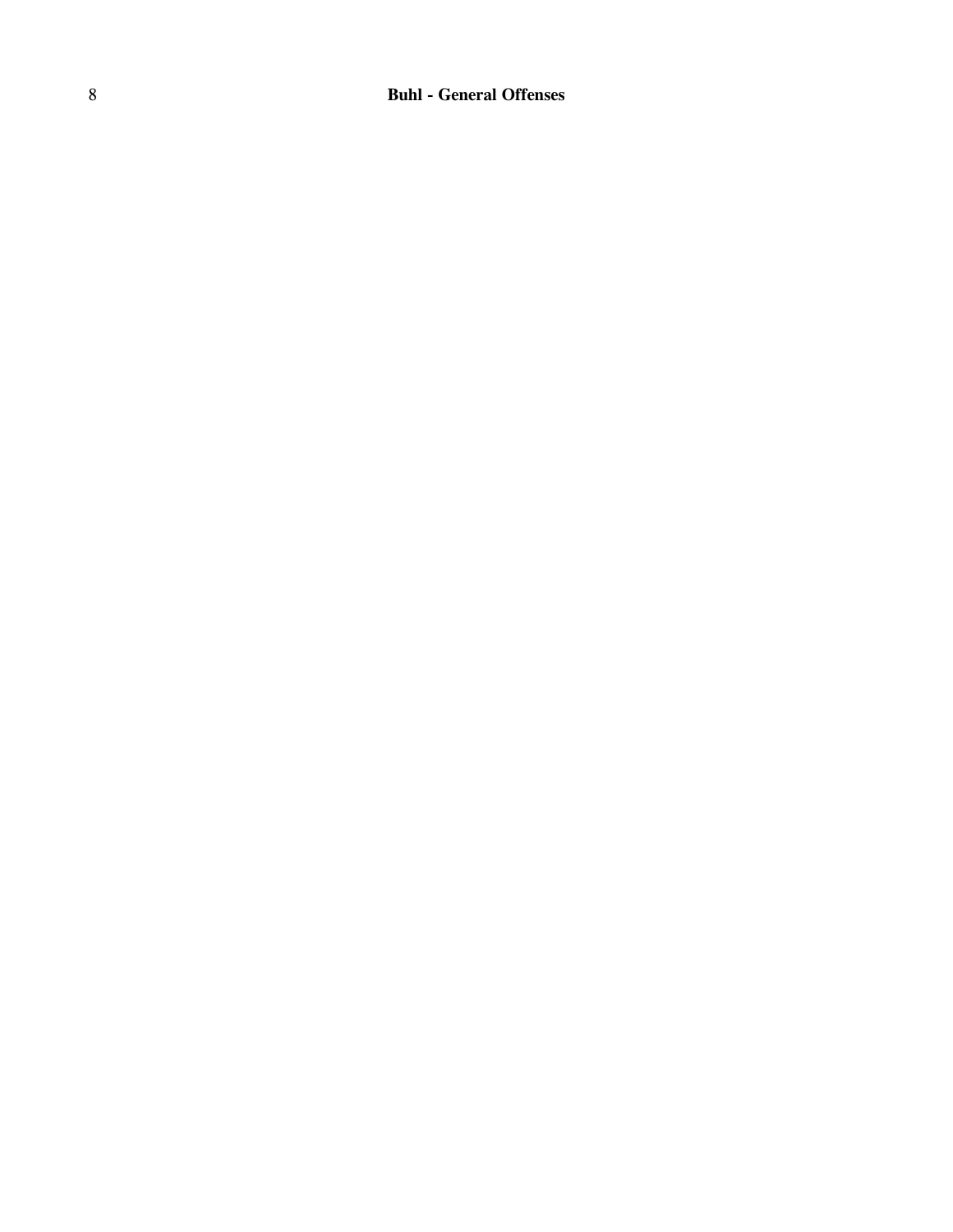### **CHAPTER 133: OFFENSES AGAINST PROPERTY**

### Section

- 133.01 Damage to property 133.02 Destruction of library and books
- 133.03 Injuring trees and shrubs
	-

## **§ 133.01 DAMAGE TO PROPERTY.**

No person shall intentionally cause damage to physical property of another, or physical property in which another has a superior right of possession, custody, or control, without the latter's consent. (Prior Code, § 9.12) Penalty, see § 10.99

## **§ 133.02 DESTRUCTION OF LIBRARY AND BOOKS.**

No persons shall willfully commit any injury to the public libraries of the city or to any property thereof, willfully injure, deface, or mutilate any book or periodical belonging to the public libraries or willfully fail to return any book or periodical belonging to the public libraries after the expiration of the time for which the book or periodical may be kept, according to the rules and regulations duly adopted by the Library Board.

(Prior Code, § 9.13) Penalty, see § 10.99

#### **§ 133.03 INJURING TREES AND SHRUBS.**

(A) No person shall willfully break, injure, remove, or destroy any trees, plants, or shrubbery or dig up, carry away, or destroy any turf or sod planted or growing in and upon that part of the streets, avenues, or parkways of the city lying between the curb line and the lot line of the streets, avenues, and parkways.

(B) No person shall break or injure any shrubbery or ornamental trees upon or in front of any private property or grounds within the city. (Prior Code, § 9.23) Penalty, see § 10.99